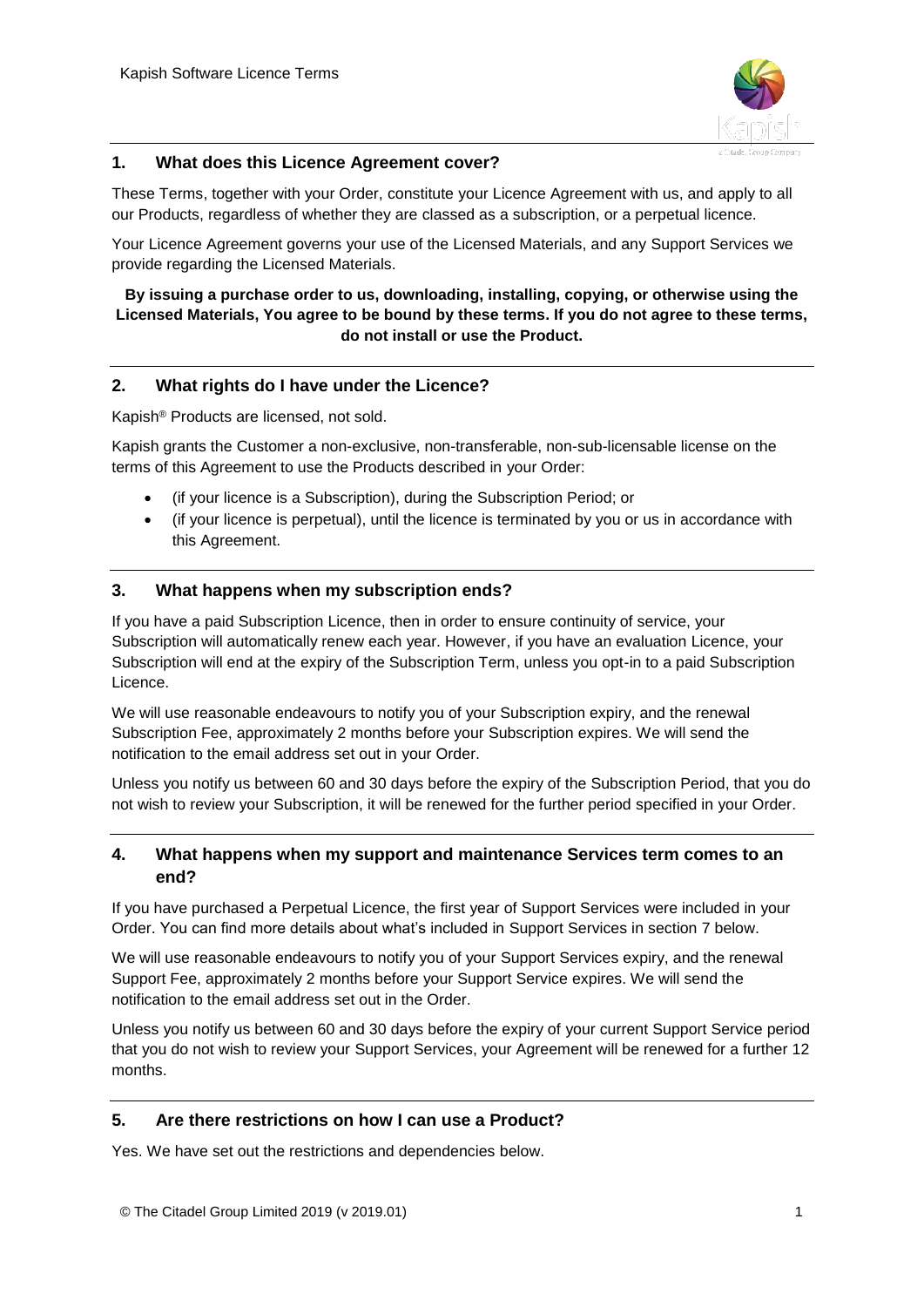

#### **5.1. Site Licensed Products**

You cannot hold less Product Licences than the number of Content Manager licences you hold.

#### **5.2. Named User Products**

You cannot exceed the maximum number of named Users. Named User Licences cannot be shared amongst multiple individuals.

#### **5.3. All Products**

- You may use the Products only for your own in internal business purposes.
- The Customer name on your Order must match exactly your Content Manager licence name.
- Software may be loaded / installed on up to 5 Devices per Kapish User licence. The Software may then be run by the Customer from that one Device for use by a single User at a time.
- The Customer may make copies of the Licensed Materials for backup purposes only, and the Customer must keep possession of them at all times, and they must be clearly marked as copyright material of Kapish.

You may not:

- use the Products for any unlawful activity, or to infringe the rights of others;
- share the Software on any computer network including a local area network (LAN), Intranet or Internet;
- distribute copies of Licensed Materials;
- attempt to rewrite, decompile, disassemble or reverse-engineer any of the Software or Software Copies;
- (without our prior written consent):
	- $\circ$  reproduce, transfer, transcribe or translate into any language the Documentation;
	- $\circ$  conduct any benchmark tests related to data access or data manipulation using Software;
- attempt to use the Software for a purpose that is not permitted by the Documentation.

### <span id="page-1-1"></span>**6. I purchased my Licence through a reseller – what is their role?**

Kapish authorised resellers will provide you with maintenance and technical support based on the Order you complete with them. The Support Services we explain in the next section will be provided through your reseller, and you should contact them in the first instance for maintenance and technical support.

### <span id="page-1-0"></span>**7. Do you provide maintenance & technical support?**

Yes. We provide the support described below for your Products during either your Subscription or Services Term. Note that when your initial Services Term ends, you will need to tell us if you don't want Support Services for your Perpetually-licensed Product for the following year.

### **7.1. Technical Support**

Customers with a valid Service Contract or Subscription are entitled to the following in respect of their Products:

- opening of technical support incidents via e-mail, phone and online through the Kapish Support Portal; and
- resolution of technical support incidents via e-mail, phone or the Kapish Support Portal. Where appropriate, support may be provided by WebEx or any other remote support tool we choose.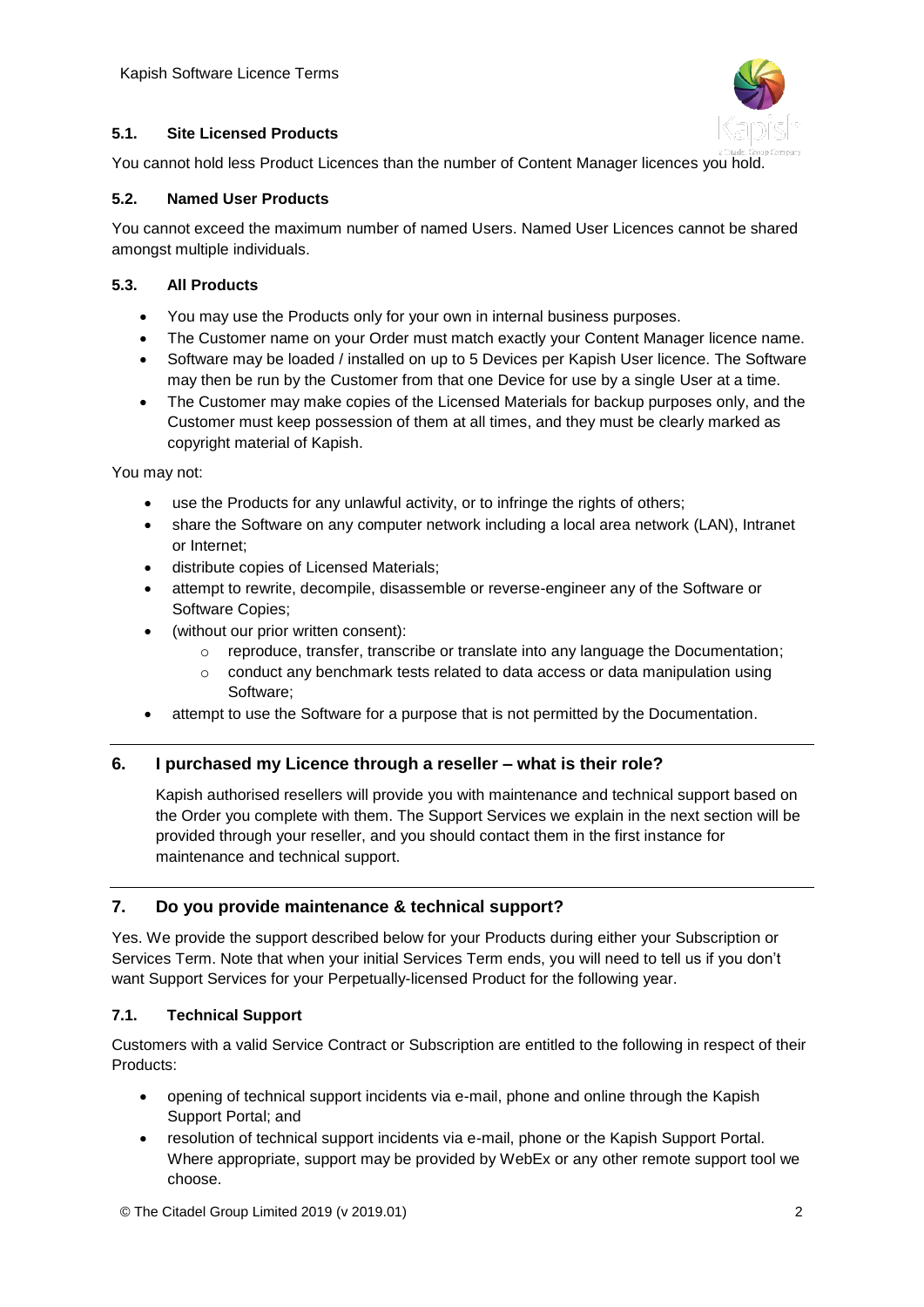

If in Kapish's reasonable opinion, your use of the Services is abusive, we may terminate your Services Agreement or withdraw that part of your Subscription, in each case without refund. 'Abuse' includes but is not limited to, frequent contact, frivolous contact, rude behaviour and/or customer incompetence, harassment, and continually failing to follow support instructions.

## **7.2. Maintenance**

*Minor releases.* During your Support Service period, Kapish may release up to two minor updates or patches to the Licensed Materials to address issues reported since the last minor release. You will be entitled to download and install these, but you are not required to do so. The frequency of release cycles may alter after the introduction of new functionality and enhancements or maturity of the product.

Products will be tested against all new releases of Content Manager HP software within three months of the public release of Content Manager. If modifications are required to accommodate a new release of Content Manager software, they will ship with the next release of the Product after resolution.

Products will be tested against all new releases of the relevant supported operating system within three months of being certified for use with Content Manager software. If any modifications are required to accommodate a new release of the relevant supported operating system, they will ship with the next release of the Product after resolution.

*Major releases* During your Support Service period, Kapish may (but is not obliged to), issue a major release to the Software. If a major release is issued, any new Documentation will be released via our website for download. Major releases may have certain underlying software dependencies, which we describe in section [7.4](#page-2-0) below.

Although we take all reasonable care to ensure that any update, patch or release does not materially affect the functionality of the Products, it is your obligation to thoroughly test any patch or update prior to use in your production environment.

### **7.3. Evaluation and preview versions**

We may release Products or other Licensed Materials in an evaluation or beta version, which may not work correctly or in the same way the final version may work. If you download or install an evaluation or beta Product, you do so entirely at your own risk.

### <span id="page-2-0"></span>**7.4. Release support**

Although we do not oblige you to install updates, patches or new Product releases, your ongoing ability to take advantage of our updates, patches or releases is dependent on your running an officially supported version of the software that underlies the Products – Content Manager.

We accept no responsibility if you are unable to obtain the latest features in our Products because you are not using an officially supported version of Content Manager. Kapish is a Gold Micro Focus Partner and if you need assistance to upgrade your Content Manager to the latest or a more recent release level, please contact us [here.](mailto:Sales@kapish.com.au?subject=Email%20Enquiry)

Similarly, if your version of Content Manager is not officially supported by Micro Focus, then any Support Services we provide in respect of our Products will be on a 'best efforts' basis and we cannot guarantee that any updates, patches or fixes will be developed for your officially unsupported version of our Products.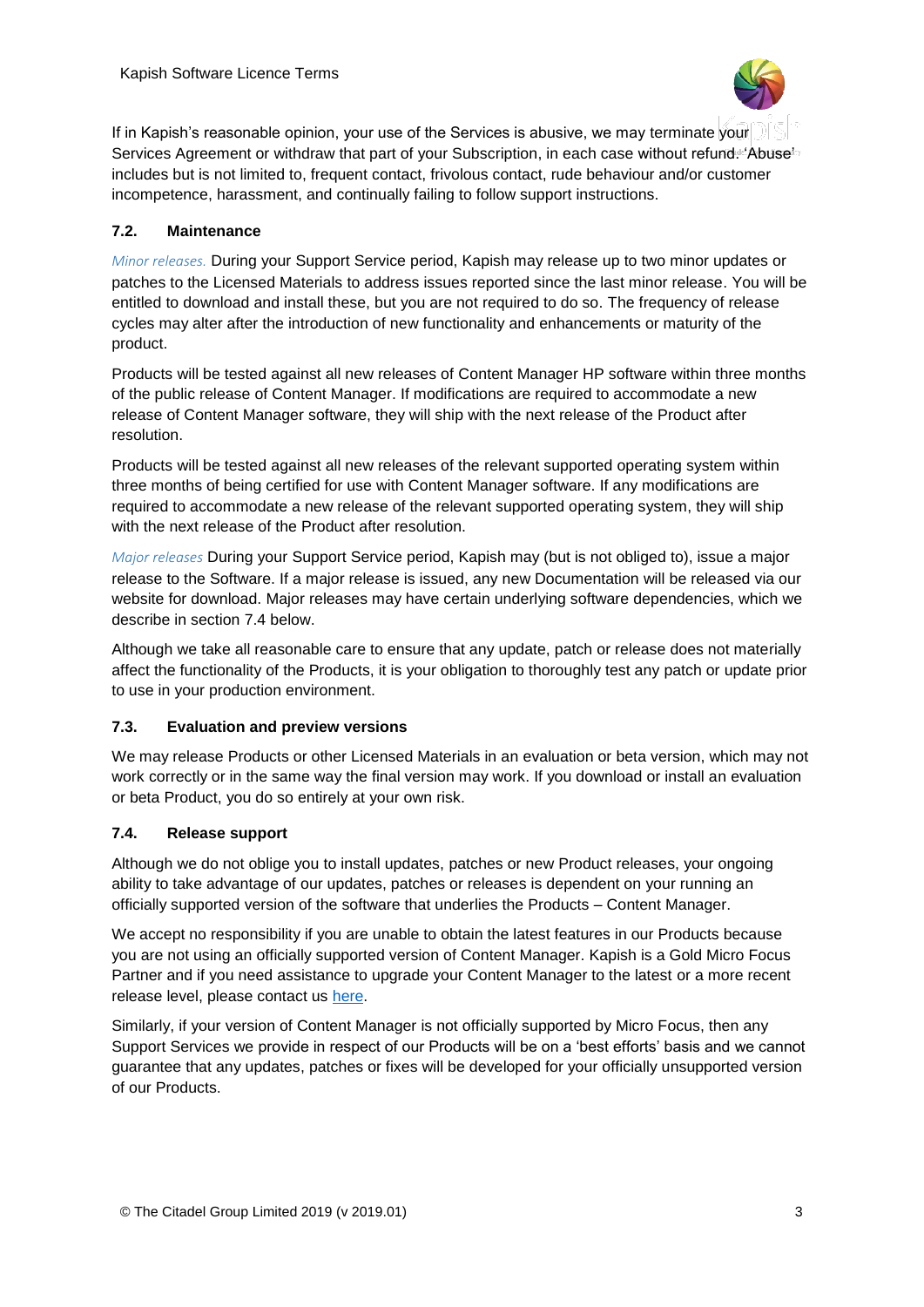

### **7.5. New features**

Customers can suggest new features or enhancements for a Product, by logging an enhancement request through the Kapish Support Portal. Kapish has sole discretion as to whether these new features or enhancements are included in the product.

### **7.6. What updates, fixes and enhancements will you provide?**

As we strive to continually improve our Products, we reserve the right to modify, and/or enhance the Products without obligation to notify you of such changes. All our updates, fixes and enhancements, and new Products are accompanied by comprehensive release notes, which you should read.

## **8. How do you verify we are complying with our licence?**

Kapish (either itself, or through its authorised representatives), at its own expense, has the right to audit and examine all Devices, documents, papers, books and records (in whatever form they may be kept, whether written, electronic or other) relating to the subject matter of this Agreement.

You agree to maintain such books and records (including identifying where the Licensed Materials have been installed or stored), together with any supporting or underlying documents and materials, for the duration of this agreement and for at least 2 years following the expiry of your Licence Term.

The books and records, together with the supporting or underlying documents and materials shall be made available, upon request, to us (or our nominated representative) during normal business hours at your office or place of business. In the event that no such location is available, then the books and records, together with the supporting or underlying documents and records, shall be made available for audit at a time and location which is convenient for us.

# **9. What are the rules around intellectual property?**

All rights not specifically granted to the Customer in this Agreement are reserved by Kapish. The Licensed Materials are protected by copyright and other intellectual property laws and treaties. Kapish or its suppliers own the title, copyright, and other intellectual property rights in the Licensed Materials.

You may not use the Licensed Materials to create products, technologies, software applications, web services in whole or in part, that directly compete with any Kapish product or technology. *Compete* means creating or distributing software or services that provide similar or same functionality as any Software or technology developed by Kapish or its Related Bodies Corporate.

This is a material term of our Agreement with you, and we reserve the right to revoke all your rights and license privileges immediately upon an infringement of this term. Upon notice of infringement and termination of your Agreement, you agree to immediately destroy all copies of Licensed Materials and remove Licensed Materials and references to Licensed Materials from all products, technologies, software applications and other storage media.

# **10. How will you bill me for the Products and Services?**

Licence Fees are payable upon acceptance of your Order.

Subscription Fees are payable in full annually in advance and payment or a valid purchase order must be received prior to a licence key being issued.

Subscriptions involving more than 999 User licences may with our prior written agreement be payable monthly by direct debit. This must be agreed and recorded on your Order.

Support Service Fees are payable annually in advance and payment must be received before support will be provided.

© The Citadel Group Limited 2019 (v 2019.01) 4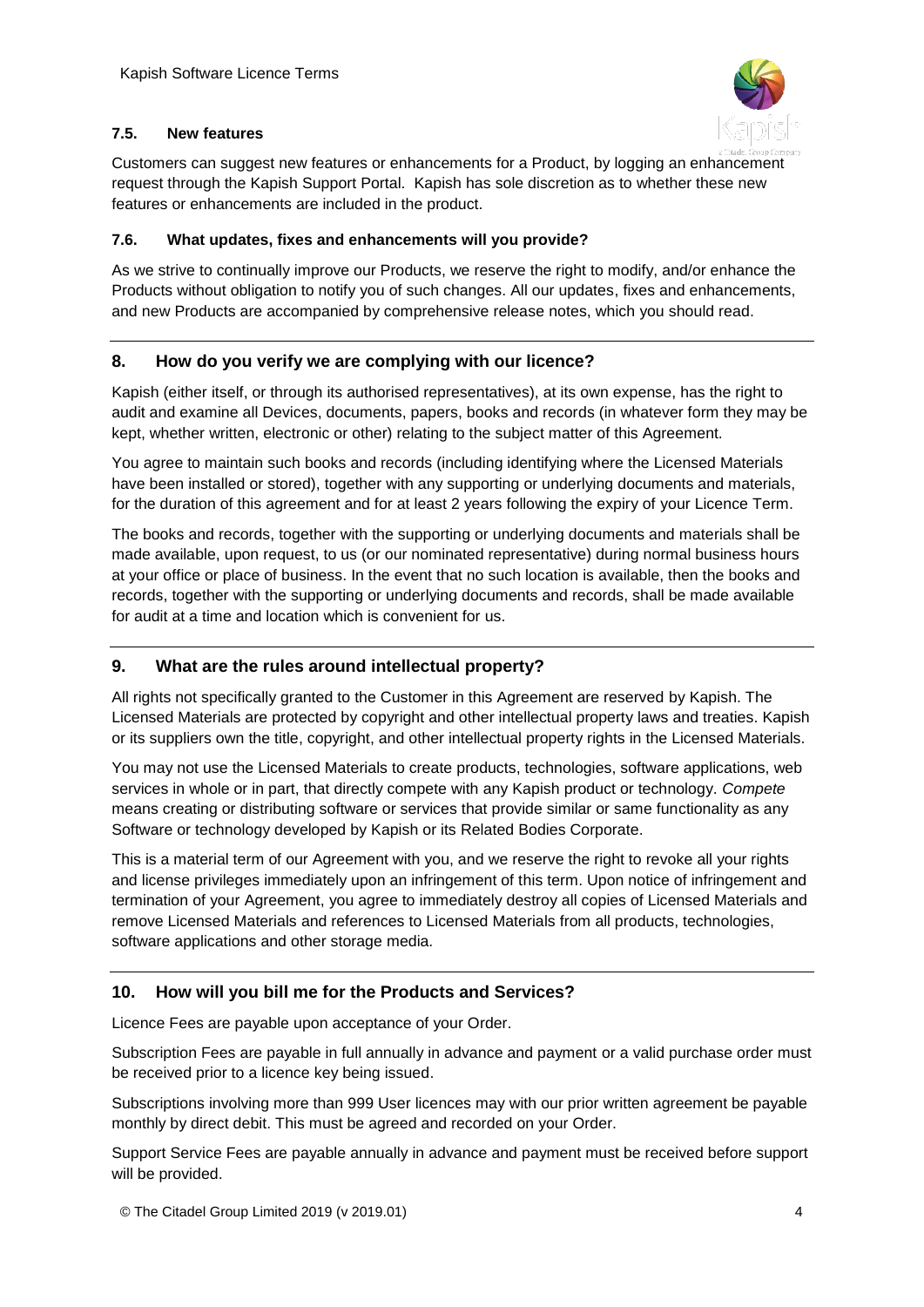

When you order your Products or Services, we will send you an invoice. Fees are payable in the currency shown on the invoice and are exclusive of all duties and taxes. You are responsible for all applicable taxes and duties in addition to the Fees. If you are in Australia, it will include GST in addition to the Fees.

If you purchase your Product through a Reseller, you will need to confirm the payment details with your Reseller.

If you have a direct debit authority in place with us, you consent to us debiting your account for the Subscription or Support Service Fee each year in accordance with clauses [3](#page-0-0) & [4.](#page-0-1)

If you fail to pay your Subscription Fee on time, we may suspend your access to your Product(s). If your account is overdue by 30 or more days, we may also charge interest on the unpaid Fees at the rate then in force under the *Penalty Interest Rates Act 1983* (Vic).

#### **11. When and how will my Agreement end?**

#### **11.1. Subscription termination**

If you have given us a non-renewal notice in accordance with sections [3](#page-0-0) and/or [4,](#page-0-1) or have otherwise lawfully terminated your Subscription or Support Service Agreement in accordance with section [11.3,](#page-4-0) your Subscription or Support Services Agreement will terminate on the last day of your Subscription Period or Support Services Term. You must uninstall all expired software within 10 Business Days of your Subscription Period ending, and destroy all Documentation. We may audit your compliance with this obligation even after your Subscription ends.

#### **11.2. Non-renewal**

We reserve the right not to offer a renewal of your Subscription or Support Service Agreement. If we elect not to renew your Subscription or Support Service Agreement, we will use reasonable endeavours to notify you at least 60 days prior to your Subscription Period or Services Term expiry. A failure to notify you in accordance with this clause does not prevent us from declining to renew your Subscription or Support Service Agreement.

#### <span id="page-4-0"></span>**11.3. Termination for cause**

We may also (in our discretion) suspend or terminate your Licence or Support Service Agreement immediately upon written notice to you if you:

- fail to pay any amount due under this Agreement and that amount remains outstanding for more than 5 Business Days after our notice to you; or
- you are unable to pay your debts as and when they fall due; or
- you breach a material term of this Agreement, and if capable of remedy, you fail to do so within 5 Business Days of our notice to you.

If we terminate your Licence or Support Agreement under this section, you will not be entitled to a refund of any pre-paid Fee or unused period of your Subscription or Support Agreement.

#### **11.4. Termination by you**

Each Subscription and Support Services Agreement is non-cancellable and non-refundable. If you do not wish to renew your Subscription or Support Services Agreement at the end of the relevant Subscription Period or Support Services Term, you must give us notice in accordance with the process in sections [3](#page-0-0) and/or [4](#page-0-1) above.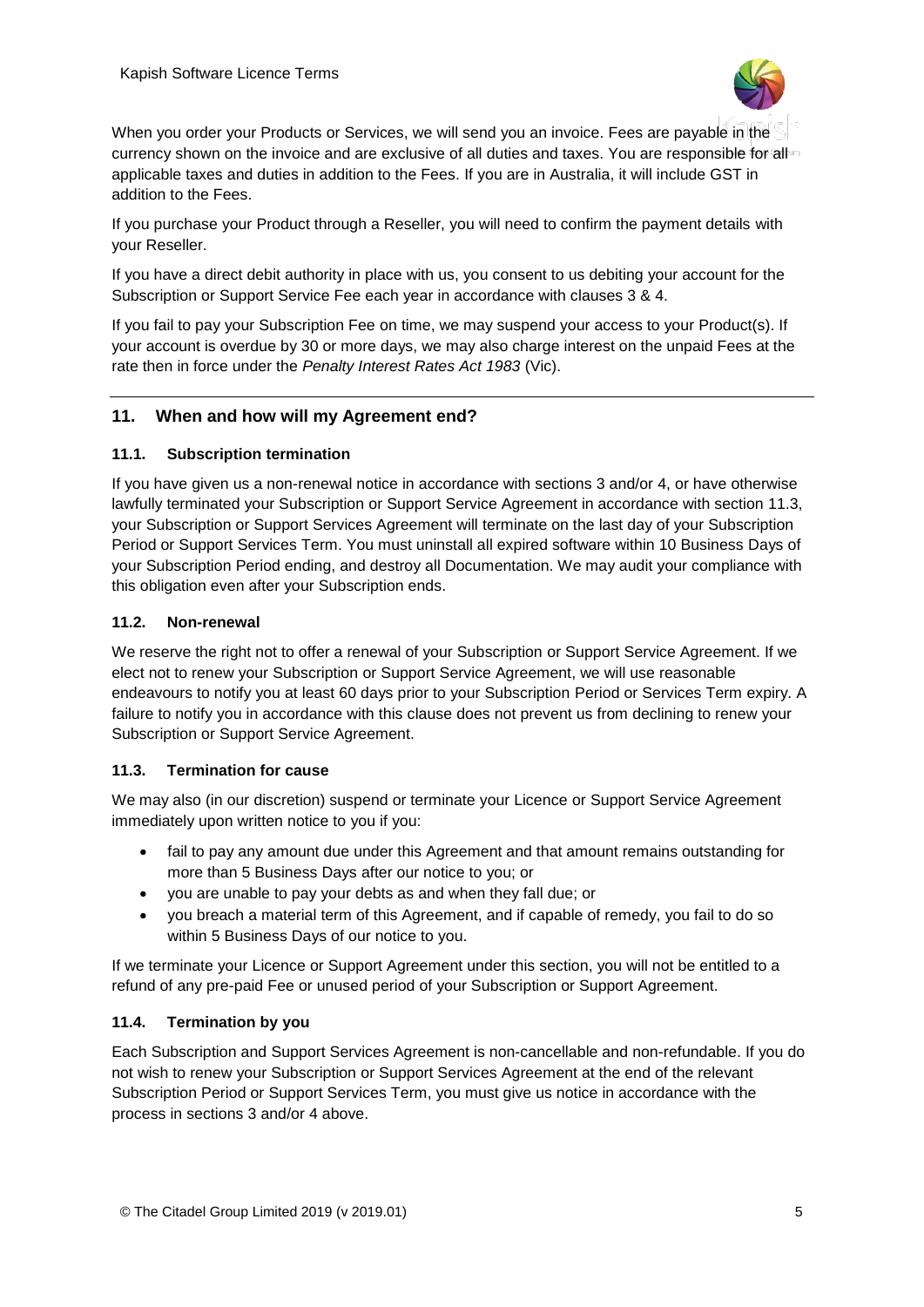

### **12. How will Kapish contact me?**

We will send you a message using the email address that you provided in your Order. It is your responsibility to ensure that this is kept up to date. If you need to update your contact details, email us [here.](mailto:Sales@kapish.com.au?subject=Change%20of%20Contact%20Details) We may need to verify your identity before we make any changes.

### **13. What about my privacy?**

For information about how we handle any personal information you may provide to us under this Agreement, see our privacy policy [here.](https://citadelgroup.com.au/privacy-policy/)

## **14. What warranty does Kapish provide?**

We warrant that the Software provided under this Subscription will operate substantially in conformance with the applicable Documentation for such Software for a period of thirty (30) days from the date of installation of the Software to the Subscriber. We warrant that any media on which the Software is delivered to be free of defects in material and workmanship for a period of thirty (30) days following dispatch to any Reseller or the Subscriber.

The warranty above is voided by:

- use of the Software on a Device that does not meet the recommended operating requirements set forth in the applicable Documentation or
- modifying or altering the Software, unless that modification is certified in writing by us.

Our entire liability, and your exclusive remedy for any failure to meet the above warranty shall be replacement of the original Media containing (or providing you with the ability to download a replacement of) any defective Software with a copy of the same version. We may require proof of purchase before issuing any replacement Software.

To the extent permitted by law, we expressly disclaim all other warranties and guarantees (including of merchantability), in respect of the Licensed Materials or the Services, express or implied. We make no representation and give no warranty with respect to the merchantability or fitness of Software for any particular purpose, business or application.

### **15. Do you limit your liability?**

Yes. We exclude all liability to you for any punitive, exemplary or special damages, or Consequential Loss, suffered or incurred by you under, or in connection with, this Agreement (whether based in contract, tort (including negligence), statute or otherwise).

Our total liability to you for any and all Loss you suffer or incur, and for which we are liable under, or in connection with, this Agreement is equal to the sum of all Fees paid or payable by you under this Agreement in the twelve (12) month period immediately preceding the event(s) or circumstance(s) which gave rise to that liability.

The exclusions and limitations of liability in this clause apply even if we knew of the possibility of such Loss. However, these exclusions and limitations do not apply to any Loss arising from death or personal injury or loss of, or damage to, real or tangible property to the extent it is directly caused or contributed to by a negligent act or omission of Kapish or its employees, agents or contractors.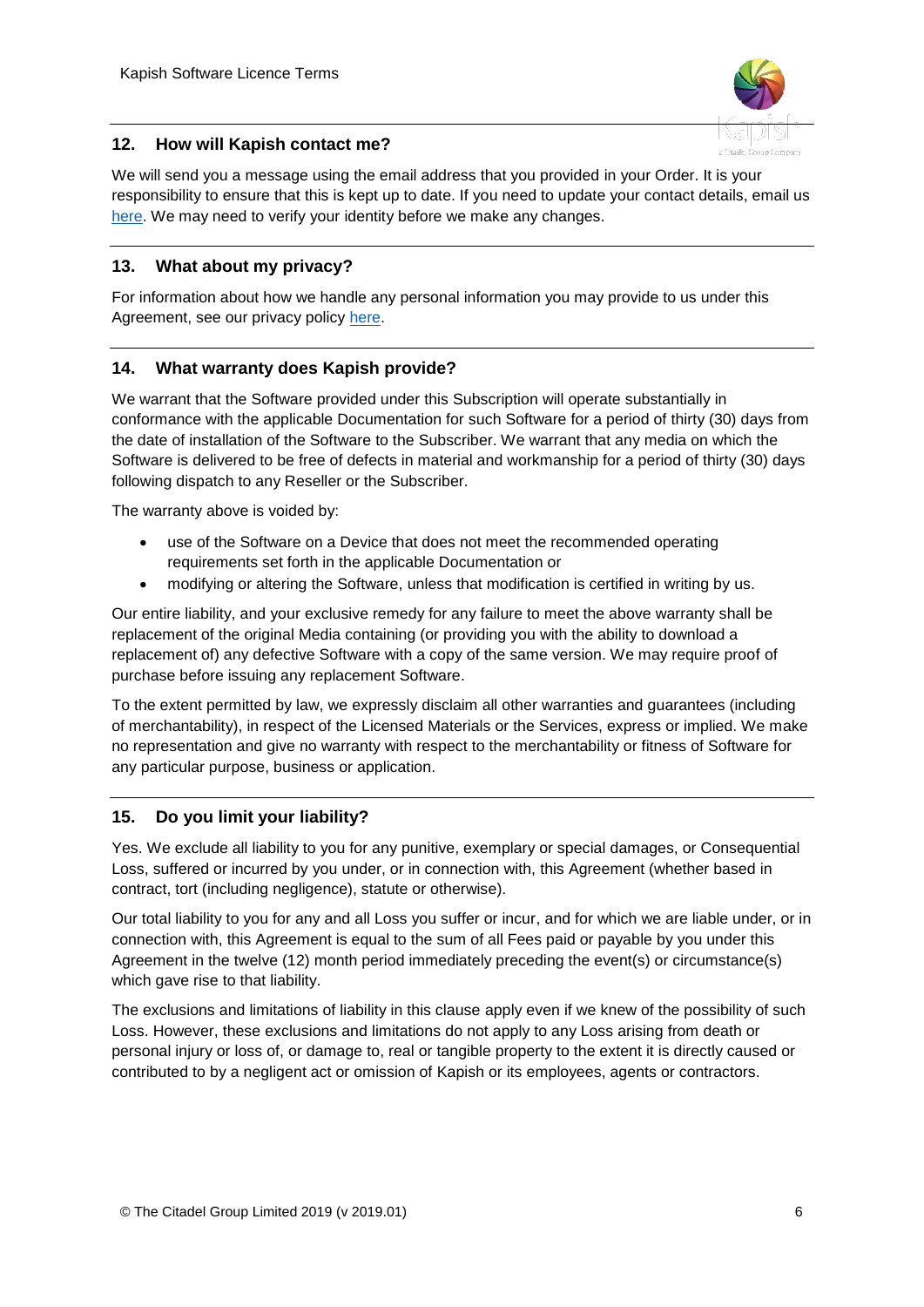

## **16. What about the Australian Consumer Law?**

Nothing in this Agreement is intended to exclude, restrict, or modify any consumer rights under the Competition and Consumer Act 2010 (Cth) (**CCA**) or any other legislation which may not be excluded, restricted, or modified by agreement.

If the CCA or any other legislation implies a condition, warranty, or term into this Agreement or provides statutory guarantees in connection with this Agreement, in respect of goods or services supplied (if any), our liability for breach of such a condition, warranty, other term or guarantee is limited (at our election), to the extent it is able to do so: (a) in the case of supply of goods, us doing any one or more of the following: (i) replacing the goods or supplying equivalent goods; (ii) repairing the goods; (iii) paying the cost of replacing the goods or of acquiring equivalent goods; and (iv) paying the cost of having the goods repaired; or (b) in the case of supply of services, our doing either or both of the following: (i) supplying the services again; and (ii) paying the cost of having the services supplied again.

## **17. Do I have to indemnify Kapish, and if so, when and how?**

You must indemnify us, and our Related Bodies Corporate for any loss, cost, liability or expense that we suffer as a result of your breach of this Agreement, or any other obligation you owe us.

# **18. Will my Licence or Support Service fee change?**

If you have acquired a Subscription Licence or Support Services Agreement for an initial or renewal term that is greater than 12 months, then we may increase your Subscription or Support Service Fee annually by the greater of 3% or an amount representing the CPI Increase at that date.

### **19. What other terms apply?**

#### **19.1. Do trade controls apply?**

The Products, and your use of the Products may be subject to Australian and international laws, restrictions, and regulations that may govern the import, export, and use of the Products. You agree to comply with all the laws, restrictions, and regulations.

#### **19.2. What law governs this Agreement?**

This Agreement is governed by the laws having force in the State of Victoria, Australia (without reference to the conflicts of laws provisions therein).

#### **19.3. How will disputes be resolved?**

#### *If your address on your Order is in Australia*

Each party irrevocably and unconditionally submits to the non-exclusive jurisdiction of the courts of Victoria, Australia to determine any dispute or difference arising out of or in connection with this Agreement (including its validity).

#### *If your address on your Order is outside Australia*

Each party irrevocable and unconditionally agrees that any dispute, controversy or claim arising out of, relating to or in connection with this Agreement, including any questions regarding its existence, validity or termination, shall be resolved by arbitration in accordance with the ACICA Expedited Arbitration Rules. The seat of arbitration shall be Melbourne, Australia. The language of the arbitration shall be English.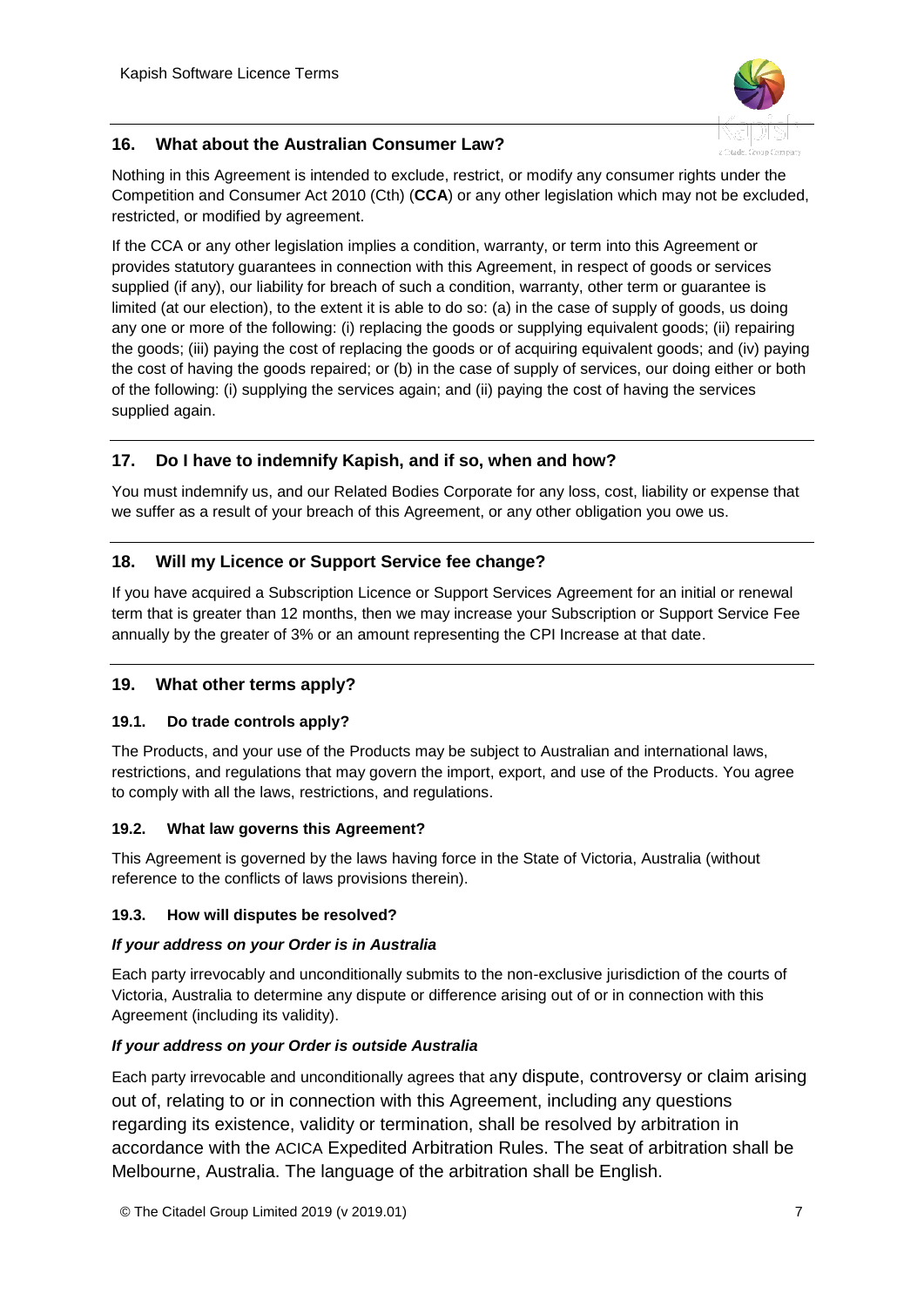

## **19.4. Can Kapish apply for urgent help from a court or tribunal?**

Without affecting, or being limited by the preceding two paragraphs, if your or others' unauthorized use of the Products or Services in breach of this Agreement, you agree that we are entitled to apply for injunctive remedies (or an equivalent type of urgent legal relief) in any jurisdiction.

## **19.5. Can I be part of a class action?**

You may only resolve disputes with us on an individual basis, and you may not bring a claim as a plaintiff or a class member in a class, consolidated, or representative action.

### **19.6. What about implied terms?**

You acknowledge that you have read this Agreement and any linked policies or terms, understand them and agree to be bound by its terms and conditions. Furthermore, you agree that this is the complete and exclusive statement of agreement between us and supersedes all prior agreements, verbal or written, any proposals and other communications between us relating to the subject matter in this Agreement.

### **19.7. Can I transfer my rights under this Agreement? Can Kapish?**

You may not encumber, assign or otherwise transfer this Agreement or your rights and obligations under it, in whole or in part, without our prior written consent, and any such attempt will be void. You must give us at least 60 days written notice to any proposed transaction. We will not unreasonably withhold our consent, but our consent may be subject to reasonable restrictions or terms.

We may transfer our rights under this Agreement to a third party without your consent.

### **19.8. How do we amend this Agreement?**

We may modify this Agreement without your consent where it is necessary to do so due to a change in law or our Products or the Service. If we wish to modify this Agreement for any other reason, we will notify you by email and the changes will take effect from the renewal of your Licence or Support Services.

# **20. Definitions and interpretation**

#### **20.1. Definitions**

The following definitions are used in this Agreement:

**Agreement** means these Terms and your Order.

**Confidential Information** includes all information exchanged between the parties to this Agreement, whether in writing, electronically or orally, including the Licensed Materials and Services but does not include information which is, or becomes, publicly available other than through unauthorised disclosure by the other party.

**Consequential Loss** means any Loss that is suffered or incurred by a party as a result of a fact, matter or circumstance which does not arise naturally (that is, according to the usual course of things) from the fact, matter or circumstance giving rise to the Loss and expressly includes loss of revenue, loss of profits, loss of anticipated savings or business, pure economic loss, loss of data, loss of value of equipment (other than cost of repair), loss of opportunity or expectation loss even if any of that Loss arises naturally (according to the usual course of things) from the fact, matter or circumstance giving rise to the Loss and any penalties imposed by a Government Agency.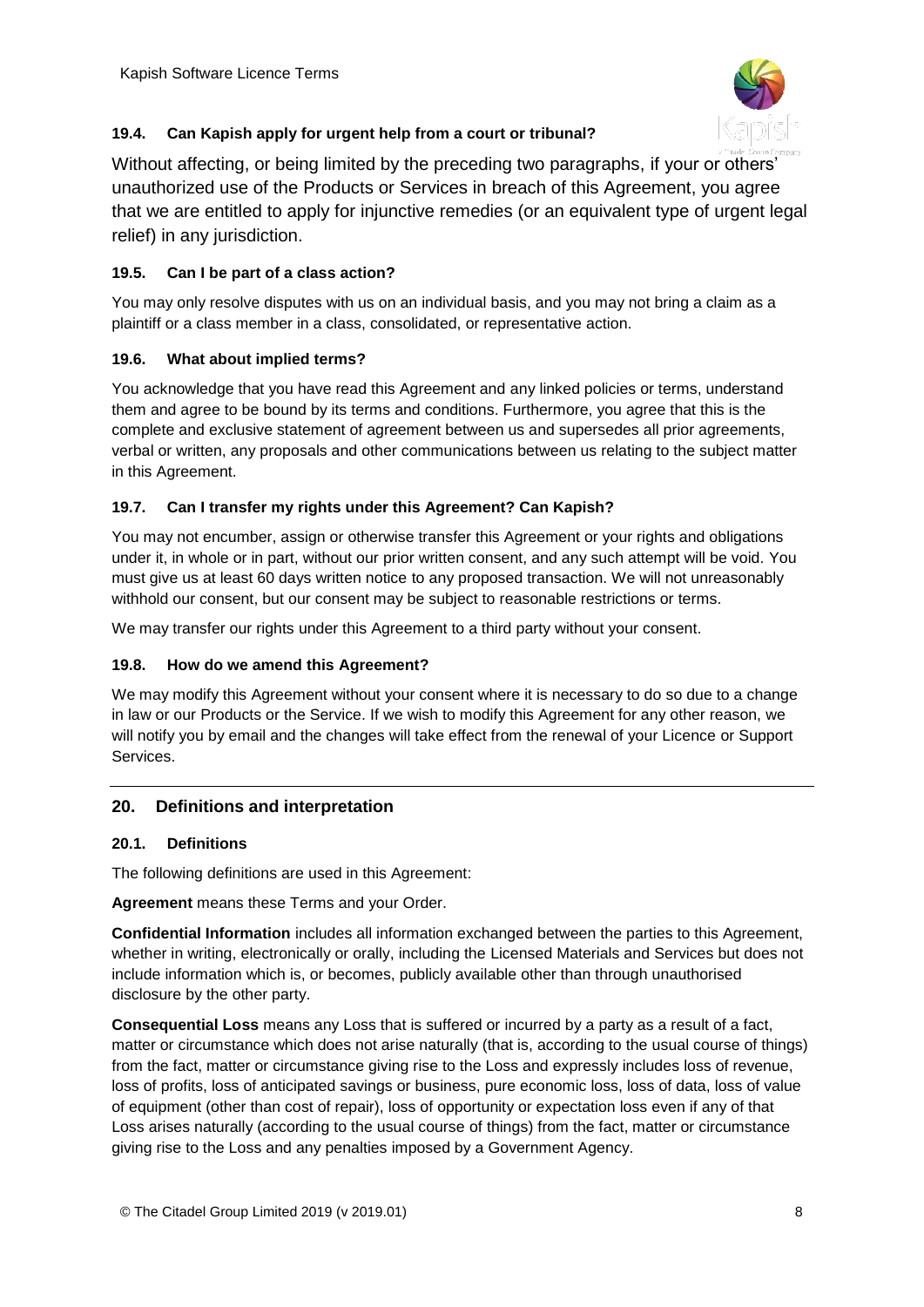

**Copies** means actual copies of all or any portion of Software and shall include updates, Major and/or Minor releases and backups of Software.

**CPI** means the *All Groups, Consumer Price Index* for Melbourne, Victoria published from time to time by the Australian Bureau of Statistics (**ABS**) for all groups (national) or, if the index is no longer published or if ABS ceases to exist, the published index which most closely resembles it.

**CPI Increase** means, as at an adjustment date, the percentage amount of the increase in CPI as at the adjustment date from the end of the same quarter in the previous calendar year or, if there has been no increase in CPI during that period, zero (0) percent.

**Customer** means the person, corporation or entity that has been granted a licence for one or more Products and Services by submitting an Order to us, and includes their employees, agents and contractors.

**Device** means a computer hardware system (whether physical or virtual) with a storage device or a mobile device (such as a smartphone or tablet) capable of running the Software. A hardware partition or blade is considered to be a Device.

**Documentation** means all printed or electronic materials produced by or distributed by us relating to the Software.

**Fee** or **Fees** means any one or a combination of a Subscription Fee, a Licence Fee, or a Support & Maintenance Fee, depending on your Product.

**Licensed Materials** means the Software and the Documentation that form part of a Product.

**Loss** includes all loss, damage or liability (including liability to a third party) of any kind.

**Kapish, we, us**, means Kapish Services Pty Ltd (ACN 144 850 162) the licensor of the Licensed Materials under this Licence Agreement, a subsidiary of The Citadel Group Limited.

**Licence** means a licence granted under this Agreement.

**Licence Fee** means the fee, specified in your Order that is charged for the grant of a perpetual licence to use the Licensed Materials.

**Media** means computer diskettes, CD ROMs and any other such magnetic media containing Software.

**Order** means the following combination of documents:

- our quote;
- your purchase order;
- each Product Licence Sheet;
- our invoice; and
- any other document that we expressly designate as part of your Order,

that either alone or in combination describe(s) the Product(s) and Services licensed, and the Subscription and/or Licence Fee.

**Product** refers to the combination of Licensed Material that we identify as a single product, such as Kapish Explorer, or Kapish Easylink. If you have purchased or subscribed to more than one Product, this may be described as a Suite.

**Related Body Corporate** has the meaning given to it in the *Corporations Act 2001* (Cth).

**Software** means the computer program or application, together with any updates, patches or modifications, provided by or distributed by Us. Software includes free, paid, evaluation, or beta test versions of any program or app.

#### **Support Service** means:

© The Citadel Group Limited 2019 (v 2019.01) 9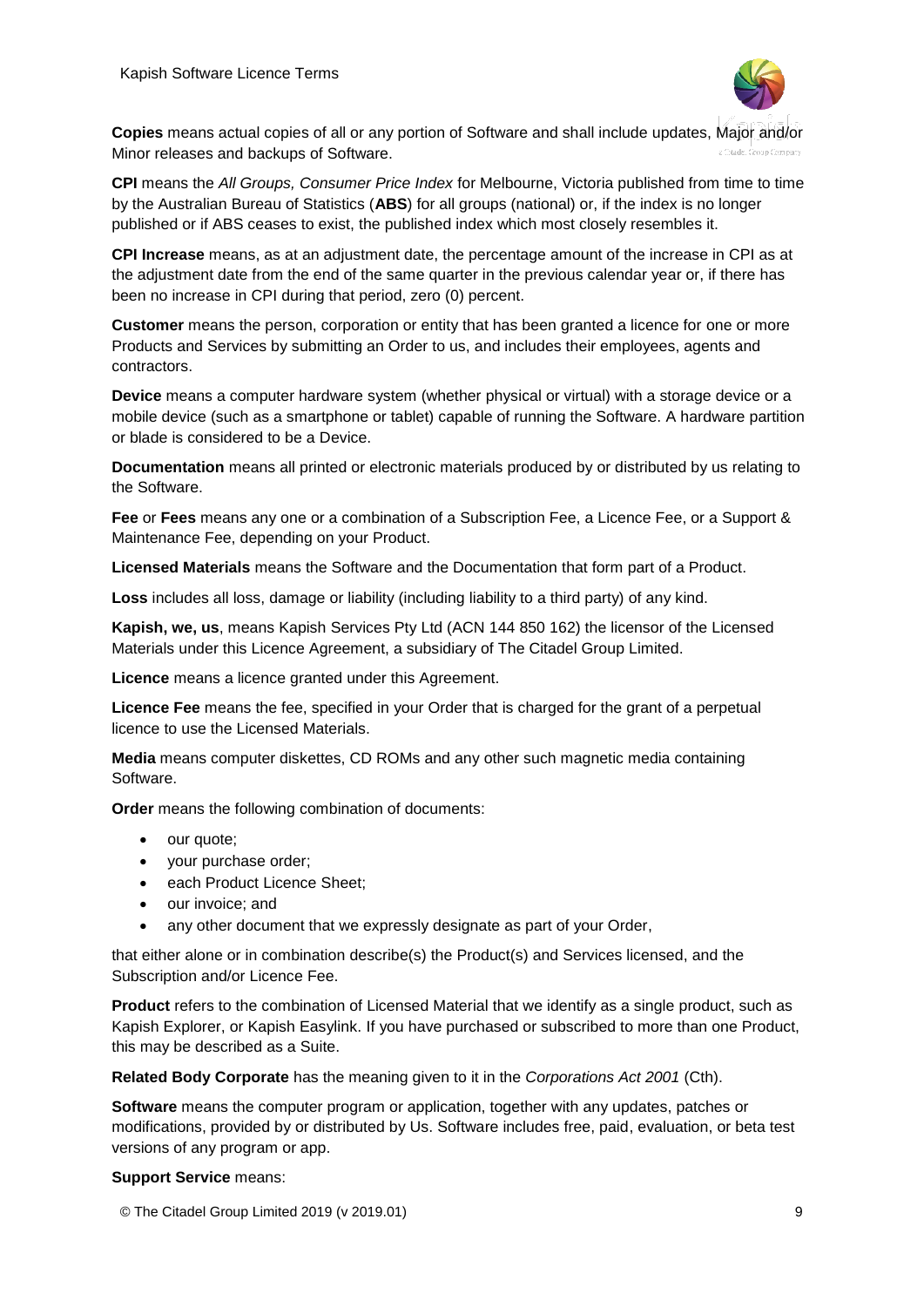

- any technical or non-technical service provided by Kapish including but not limited to providing technical support in person, by telephone, using the online Kapish Support Suite (<http://kapish.com.au/support>) or via any form of electronic correspondence; and
- access to Product maintenance as described in section [6.](#page-1-1)

**Support Service Fee** means the amount set out in your Order Form, or any renewal invoice, payable in respect of Support Services.

**Support Service Term** means the then current Support Services agreement period.

**Subscription** means a licence for one or more Products that is for a limited period of time, usually for periods of 12 months at a time. Subscription licences include access to Support Services and automatically renew unless cancelled.

**Subscription Fee** means the fee, specified in the Order Form (or any Subscription renewal invoice), that is charged for the grant of a licence to use the Licensed Materials and the Services, during the Subscription Period.

**Subscription Period** means the initial period of time shown on the Order Form (which begins when we issue your Product key), and any renewal period of the same duration.

**Subscription Start Date** means the date you first download the Licensed Materials, and each anniversary date upon which the Subscription is renewed.

**Suite** means a combination of Products.

**User** means an employee or direct contractor of a Customer.

**You** means the Customer.

#### **20.2. Interpretation**

In this agreement:

- a) words importing the singular include the plural and vice versa;
- b) words that are gender neutral or gender specific include each gender;
- c) if a word or phrase is defined its other grammatical forms have corresponding meanings;
- d) 'includes' means includes without limitation;
- e) no rule of construction will apply to a clause to the disadvantage of a party merely because that party put forward the clause or would otherwise benefit from it;
- f) a reference to:
	- (1) a person includes a firm, unincorporated association, corporation and a Government Agency;
	- (2) a person includes the person's legal personal representatives, successors and assigns and persons substituted by novation;
	- (3) 'law' includes:
	- (A) statutes, regulations or by-laws of the Commonwealth, a State, a territory or a Government Agency; and
	- (B) rules, proclamations, ordinances, orders, decrees, requirements or approvals (including conditions) of foreign, state, territorial or local jurisdiction or a Government Agency that have the force of law;
	- (4) a right includes a benefit, interest, remedy, discretion, authority or power;
	- (5) an obligation of more than one person binds them all jointly and severally;
	- (6) an obligation includes a warranty or representation and a reference to a failure to observe or perform an obligation includes a breach of warranty or representation;
	- (7) provisions or terms of this Agreement or another document, agreement, understanding or arrangement include a reference to both express and implied provisions and terms;